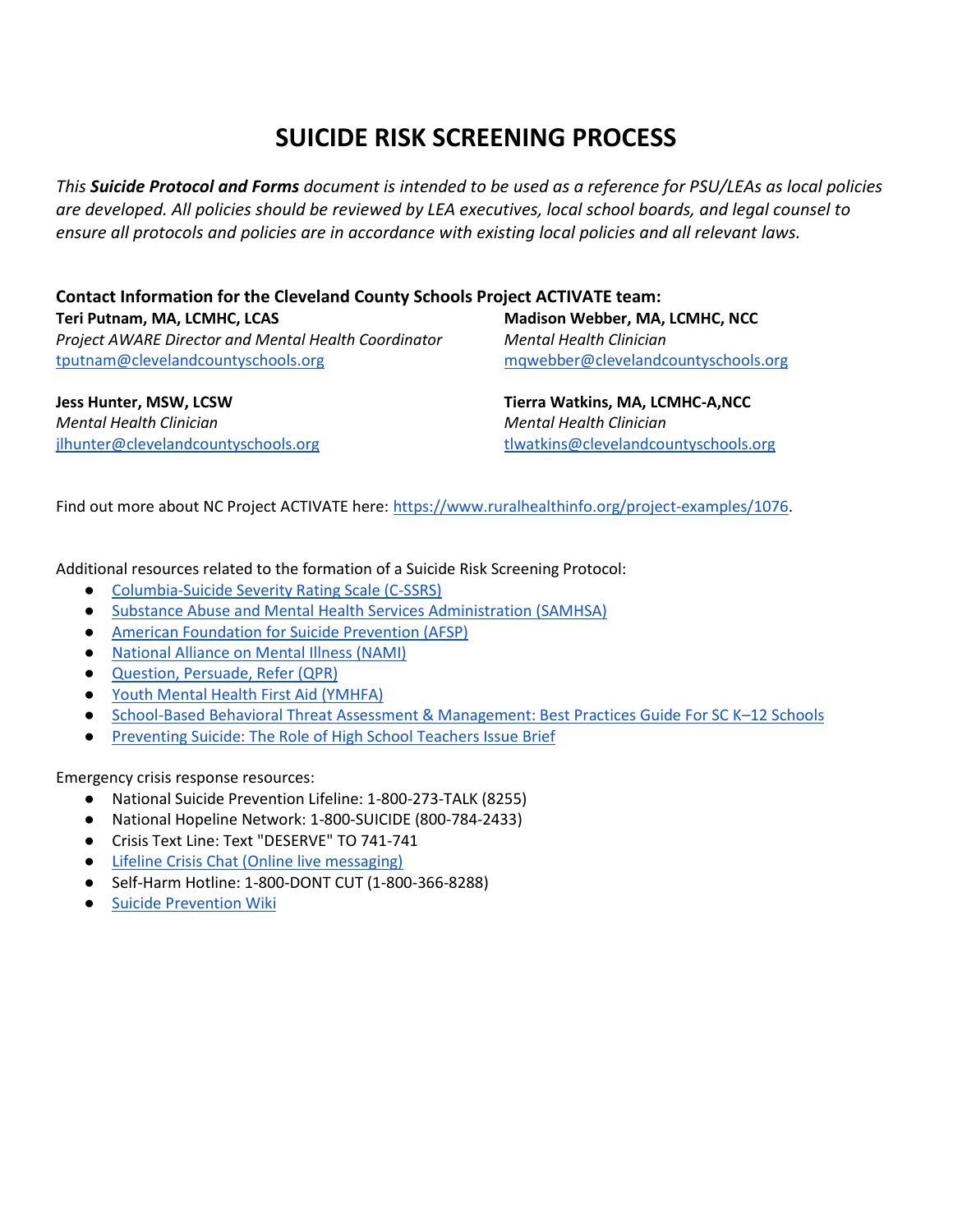- **TAKE SUICIDAL BEHAVIOR SERIOUSLY EVERYTIME**
- **NO STUDENT EXPRESSING SUICIDAL THOUGHTS SHOULD BE SENT HOME ALONE OR LEFT ALONE DURING THE SCREENING PROCESS**.
- **IF THERE IS REASON TO BELIEVE A STUDENT HAS THOUGHTS OF SUICIDE, EVERY EFFORT SHOULD BE MADE TO AVOID SENDING THE STUDENT HOME TO AN EMPTY HOUSE.**
- The **risk of suicide** is raised when any peer, teacher, or other school employee identifies someone as potentially suicidal because s/he has directly or indirectly expressed suicidal thought (ideation) or demonstrated other warning signs. If a student is having thoughts of suicide, there is suicide risk.
- If imminent danger exists, phone 911 or the School Resource Officer immediately and then contact {School District Crisis Contact} for crisis support. This is especially important if the student of concern has skipped school altogether or left the campus and a plan to attempt suicide is discovered.
- If imminent danger is *not* present but a concern about suicide risk exists, the school counselor, school social worker, or school psychologist initiates the screening process.

### *Screening Process*

- 1. The school staff person who identified the student at risk stays with the student in a quiet, private setting to provide supervision and appropriate support until a school counselor, school social worker, or school psychologist meets with the student.
	- *a. If a student makes a suicidal threat directly to an SRO he or she has the discretion to transport the student to the hospital and/or follow any other law enforcement protocol. If this occurs, obtain a signed release to obtain information from the hospital. If necessary continue the assessment process when the student returns to school if he/she has not been assessed by medical staff.*
- 2. Use th[e Suicide Risk Assessment Checklist.](#page-3-0) Complete first 2 questions of the Suicide Risk Assessment Checklist with all students who have shown signs of suicidial ideation.
	- a. If **NO** to question 1 and 2 and you deem the student is **NO** risk and confidentiality isn't broken, keep documentation that protocol was started and schedule a check-in with the student within the next school week.
	- b. If **YES** to 1 and **NO** to 2 skip down to questions 7-28 and call {School District Crisis Contact} to see if further action should take place.
	- c. If **YES** to question 2, complete questions 3 6.
		- i. If **NO** to all questions 3 6 risk is determined as **LOW** complete all steps of the low risk assessment as well as [Coping Plan](#page-11-0) and complete {School District Documentation} so that {School District Crisis Contact} has documentation.
		- ii. If **YES** to any question 3-6 {School District Crisis Contact} for consultation to identify risk level and develop a [Coping Plan.](#page-11-0) While crisis support is on the way complete questions 7-28 and crisis support will assist with completion of suicide assessment.
- 3. School personnel completing the assessment will make a determination of risk level with the support of a {School District Crisis Contact}
- 4. Complete necessary steps based on moderate or high risk levels on page 6.
- 5. **Parents/guardians must be notified no matter what level of risk.** Complet[e Parent notification letter](#page-12-0) and keep copy of SIGNED letter for the student's file. If parents are unable to come in and sign, review parent letter verbally over the phone with another school staff person present and send parent letter and a copy of [Coping Plan](#page-11-0) with student.
- 6. Complete [Coping Plan](#page-11-0) with student. Inform parents a Coping Plan has been completed.
- 7. Refer to outpatient provider if needed.
- 8. Complete {School District Documentation}

{School District}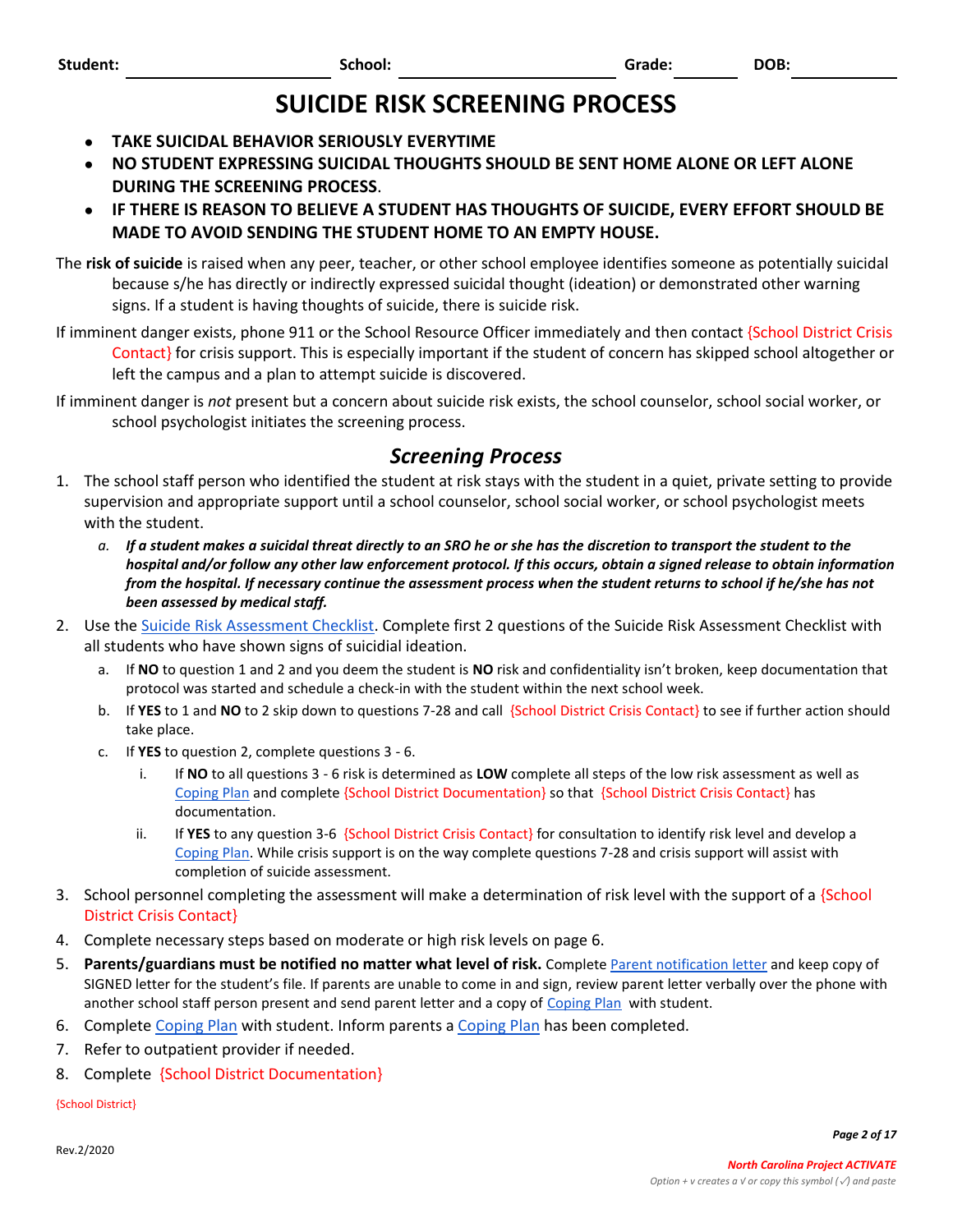- 9. Provide a Handle with Care Notice to School Administrator.
- 10. [Complete Support Plan](#page-14-0) with {School District Crisis Contact} team if deemed necessary.

{School District}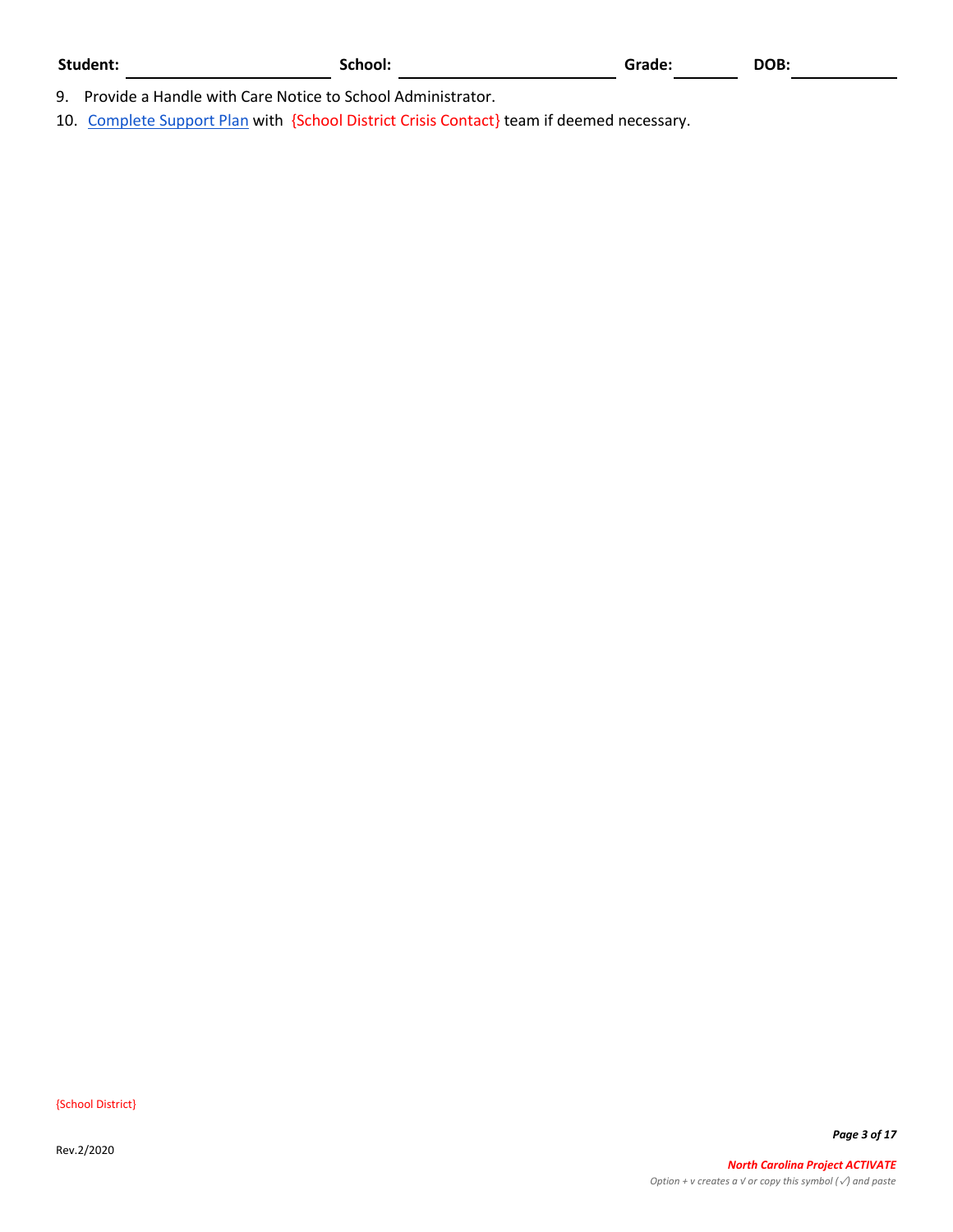## *Suicide Risk Assessment Checklist*

<span id="page-3-0"></span>

| Student:         |                                                                                                                          | Date: |                        | Time: |
|------------------|--------------------------------------------------------------------------------------------------------------------------|-------|------------------------|-------|
| Parent/Guardian: |                                                                                                                          |       | <b>Contact Number:</b> |       |
|                  | <b>Risk Assessors (individuals conducting risk assessment):</b>                                                          |       |                        |       |
|                  | <b>Referral Source</b> (who referred the individual for risk assessment):                                                |       |                        |       |
|                  | Reason for Assessment: (Describe the cause for concern to <i>include specific behaviors/comments heard or reported</i> ) |       |                        |       |
|                  |                                                                                                                          |       |                        |       |
|                  |                                                                                                                          |       |                        |       |
|                  |                                                                                                                          |       |                        |       |

*The first portion of this document is to be completed with the referred individual in a private interview, conveying nonjudgmental support for the individual and their reported feelings, perceptions, and thoughts. The interviewer is encouraged to probe for additional information to better understand the individual's current intent, ideation, and feasibility of plan to harm self. Regardless of specific responses, DIRECT SUPERVISION AT ALL TIMES is required if the individual is believed to be at imminent risk of harming self and/or others until the student is released to approved individuals to pursue immediate mental health assessment or law enforcement intervention. Professional discretion is to err on the side of caution.*

| <b>Suicide Ideation Definition and Prompts</b>                                                                                                                                                                                                                                              |                   |    |
|---------------------------------------------------------------------------------------------------------------------------------------------------------------------------------------------------------------------------------------------------------------------------------------------|-------------------|----|
| Ask questions that are bolded and underlined.                                                                                                                                                                                                                                               | <b>Past Month</b> |    |
| <b>Ask Question 1 and 2</b>                                                                                                                                                                                                                                                                 | Yes               | No |
| 1. Wish to be Dead:<br>Person endorses thoughts about a wish to be dead or not alive anymore, or wish to fall asleep and not wake up.<br>Have you wished you were dead or wished you could go to sleep and not wake up?                                                                     |                   |    |
| 2. Suicidal Thoughts:<br>General non-specific thoughts of wanting to end one's life/commit suicide, "I've thought about killing myself"<br>without general thoughts of ways to kill oneself/associated methods, intent, or plan.<br>Have you actually had any thoughts of killing yourself? |                   |    |
| If YES to 2 ask questions 3, 4, 5, and 6. If NO to 2, go directly to question 6.                                                                                                                                                                                                            |                   |    |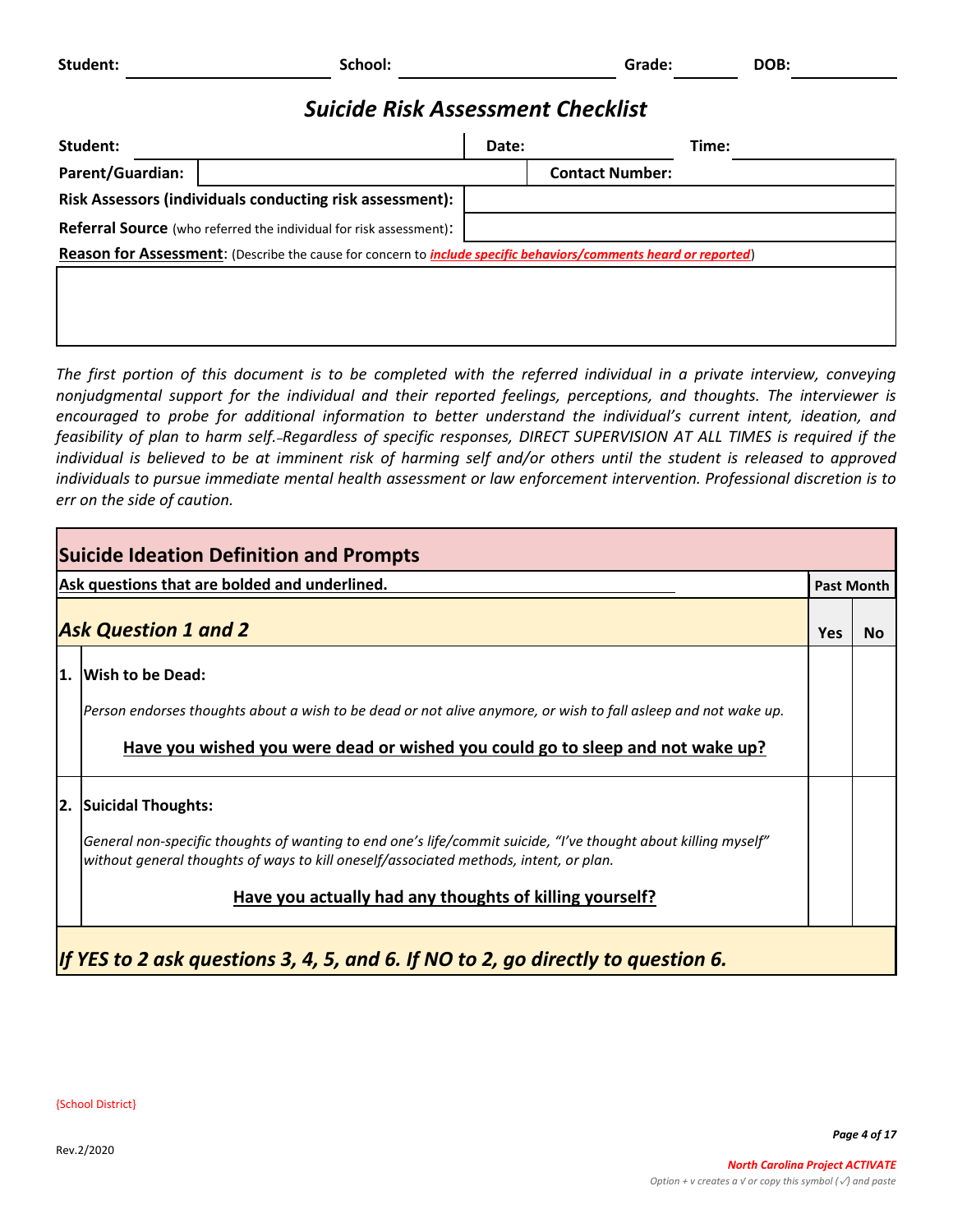*If YES to 2 ask questions 3, 4, 5, and 6. If NO to 2, go directly to question 6.* **Past Month Yes No 3. Suicidal Thoughts with Method (without Specific Plan or Intent to Act):** Person endorses thoughts of suicide and has thought of at least one method during the assessment period. This is different than a specific plan with time, place, or method details worked out. "*I thought about taking an overdose*  but I never made a specific plan as to when, where, or how I would actually do it... and I would never go through *with it."* **Have you been thinking about how you might kill yourself? 4. Suicidal Intent (without Specific Plan):**  *Active suicidal thoughts of killing oneself and patient reports having some intent to act on such thoughts, as opposed to "I have the thoughts but I definitely will not do anything about them."* **Have you had these thoughts and had some intention of acting on them? 5. Suicide Intent with Specific Plan:**  Thoughts of killing oneself with details of plan fully or partially worked out and person has some intent to carry it *out.*  **Have you started to work out or worked out the details of how to kill yourself? Do you intend to carry out this plan? 6. Suicide Behavior Question: Have you ever done anything, started to do anything, or prepared to do anything to end your life?** *Examples: Collected pills, obtained a gun, gave away valuables, wrote a will or suicide note, took out pills but didn't swallow any, held a gun but changed your mind or it was grabbed from your hand, went to the roof but didn't jump; or actually took pills, tried to shoot yourself, cut yourself, tried to hang yourself, etc.* **If YES, ask: How long ago did you do any of these?** *Over a year ago? Between three months and a year ago? Within the last three months?*  Explain:

**If yes to any questions 3 - 6 call {School District Crisis Contact} immediately for crisis assistance to staff the case and then continue with questions 7-28**.



**Face to Face Assistance Requested Staffed Case Over the Phone**

If you have not been able to speak directly with {School District Crisis Contact} after **15 minutes**, please call: {School District Crisis Contact Supervisor}

{School District}

*Page 5 of 17*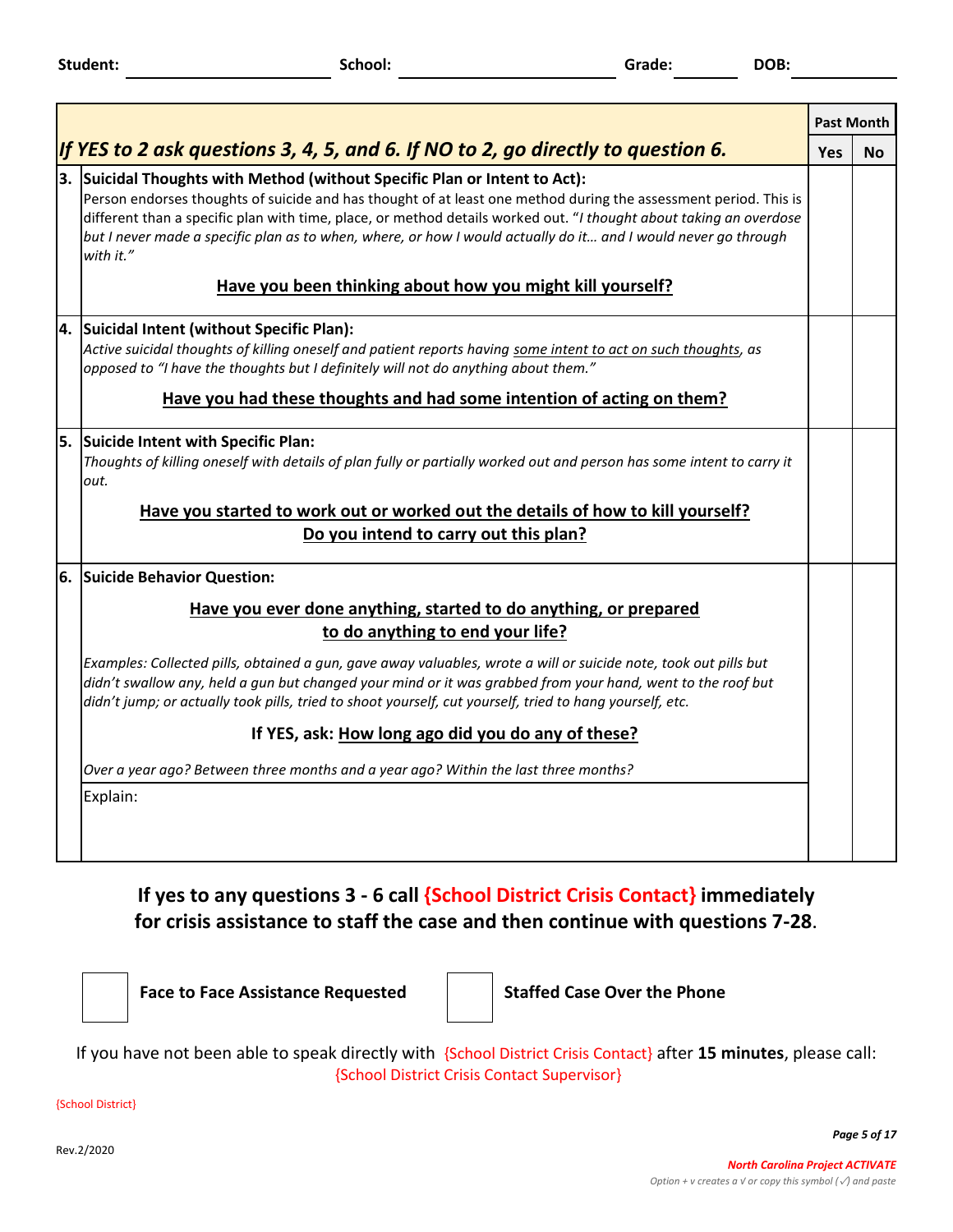{School District}

Rev.2/2020

*Page 6 of 17*

*North Carolina Project ACTIVATE Option + v creates a √ or copy this symbol (*✓*) and paste*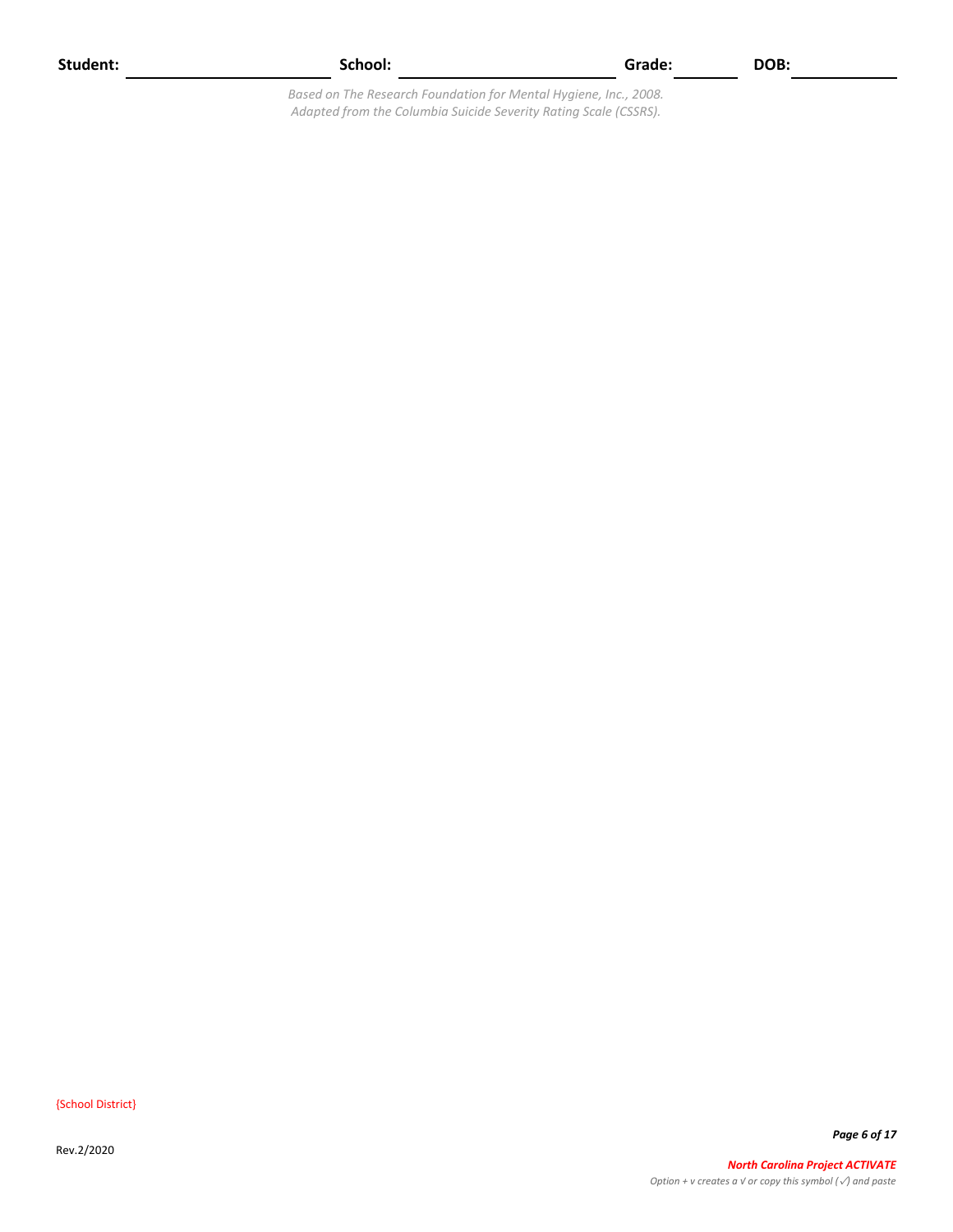**Student: School: Grade: DOB:**

 $\overline{\phantom{a}}$ 

|                             |                                                                                        | Additional Categories   Assessment Questions                                                                                                                     |  | <b>No</b> | ? |
|-----------------------------|----------------------------------------------------------------------------------------|------------------------------------------------------------------------------------------------------------------------------------------------------------------|--|-----------|---|
| Changes in<br>Mood/Behavior | 7.                                                                                     | In the past year, felt so sad he/she stopped doing regular activities?<br>Specify:                                                                               |  |           |   |
|                             | 8.                                                                                     | Demonstrated abrupt changes in behaviors? (e.g. eating, sleeping, decline in school<br>performance, quit club/sports activities, gave away personal possessions) |  |           |   |
|                             | 9.                                                                                     | Demonstrated recent, dramatic changes in mood? (e.g., change from depression<br>to contentment, happiness to depression, etc.)                                   |  |           |   |
|                             | 10.                                                                                    | Experiencing emotional pain that feel unbearable ? (e.g., desperate for relief from<br>pain, willing to do anything to stop the pain, etc.)                      |  |           |   |
| <b>Stressors</b>            |                                                                                        | Had a personal connection to, or identified with, someone who committed<br>11. suicide?<br>Who:                                                                  |  |           |   |
|                             | 12.                                                                                    | Had a recent death of a loved one or a significant loss? (i.e. breakup of a romantic<br>relationship)                                                            |  |           |   |
|                             |                                                                                        | Experienced a new trauma/stressor?<br>13a. Specify:<br>What:                                                                                                     |  |           |   |
|                             | 13b.                                                                                   | Experienced a chronic/ongoing stressor? (feelings of loneliness, life stress)<br>Specify:                                                                        |  |           |   |
|                             | 14.                                                                                    | Experienced a significant health concern? (self or other)<br>Specify:                                                                                            |  |           |   |
|                             | 15.                                                                                    | Experienced abuse or victimization?<br>Specify:                                                                                                                  |  |           |   |
| <b>Mental Illness</b>       | 16.                                                                                    | Has a history of mental illness? (i.e., depression, conduct, or anxiety)<br>Specify:                                                                             |  |           |   |
|                             |                                                                                        | Currently in counseling?<br>17. If If student is in counseling you must inform their therapist of ideations.)<br>With whom:                                      |  |           |   |
| Substance Use               | 18.                                                                                    | Has a history of substance abuse?<br>Specify:                                                                                                                    |  |           |   |
| Protective<br>Factors       | 19.                                                                                    | Has a support system of family, friends, or pets?<br>Specify:                                                                                                    |  |           |   |
|                             | 20.                                                                                    | Has a sense of purpose in his/her life? (commitments, plans, etc.)<br>Specify:                                                                                   |  |           |   |
| 21.<br>Specify:             |                                                                                        | Readily names plans for the future/indicates a reason to live?                                                                                                   |  |           |   |
|                             | Who would the individual want to stop him/her if he/she had a plan?<br>22.<br>Specify: |                                                                                                                                                                  |  |           |   |
|                             | 23.                                                                                    | Who would be hurt if the plan was carried out? (family, friends, pet, etc.)<br>Specify:                                                                          |  |           |   |

{School District}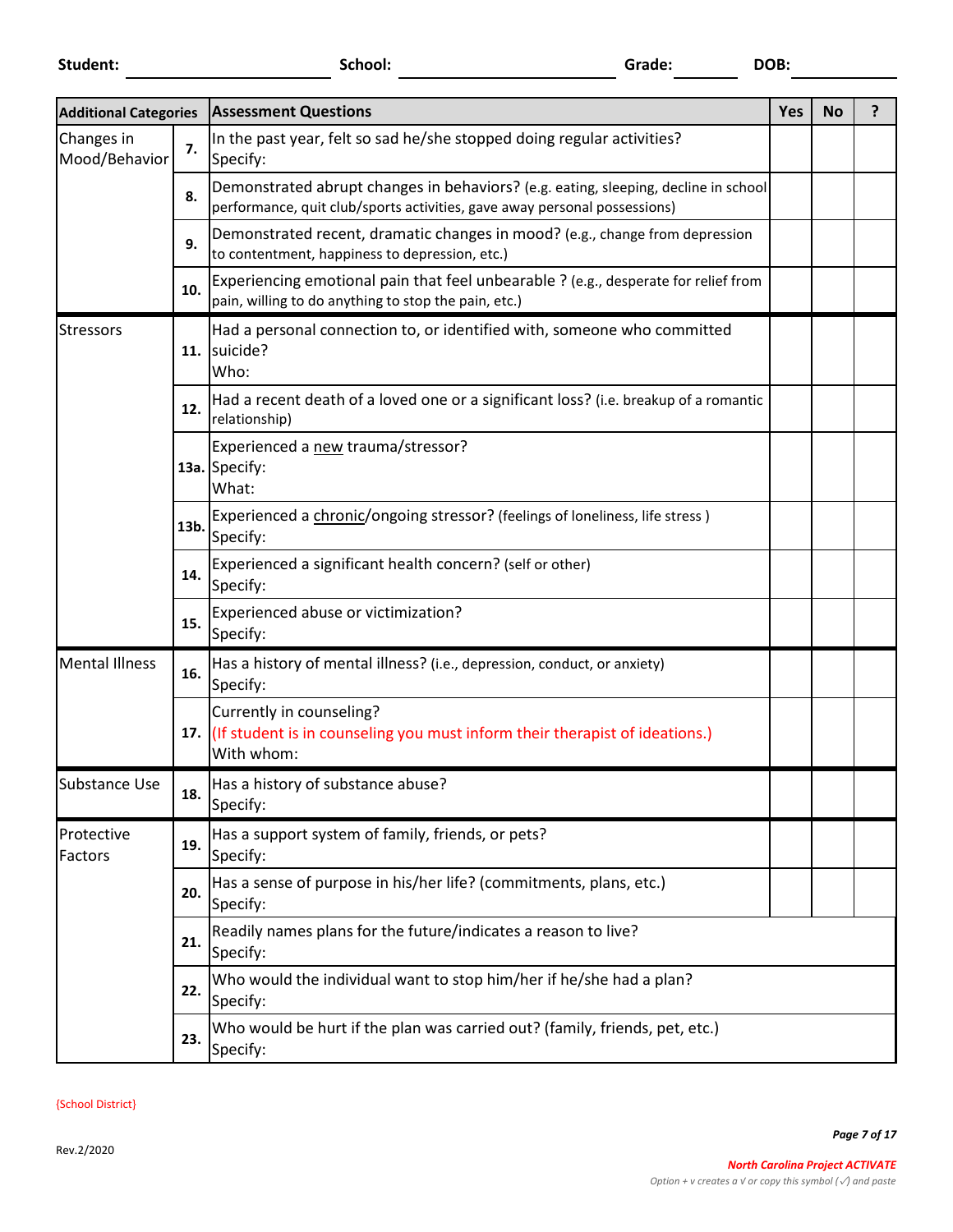**Student: School: Grade: DOB: 24.** What happens to people who die? (religion/spiritual beliefs) Response: **25.** What happens to people who die by suicide? (religion/spiritual beliefs) Response: Personal Factors **26.** Engages in risky behavior? Specify: **27.** Impulsive acting-out? (quickly escalates conflict, flees/runs away, etc.) Specify: 28. Affect: <del>□</del> Calm □ Elated □ Labile □ □ Irritable □ Enraged □ Depressed/Despondent Behavior: ☐ Cooperative ☐ Withdrawn ☐ Avoidant ☐ Defensive ☐ Hostile ☐ Varied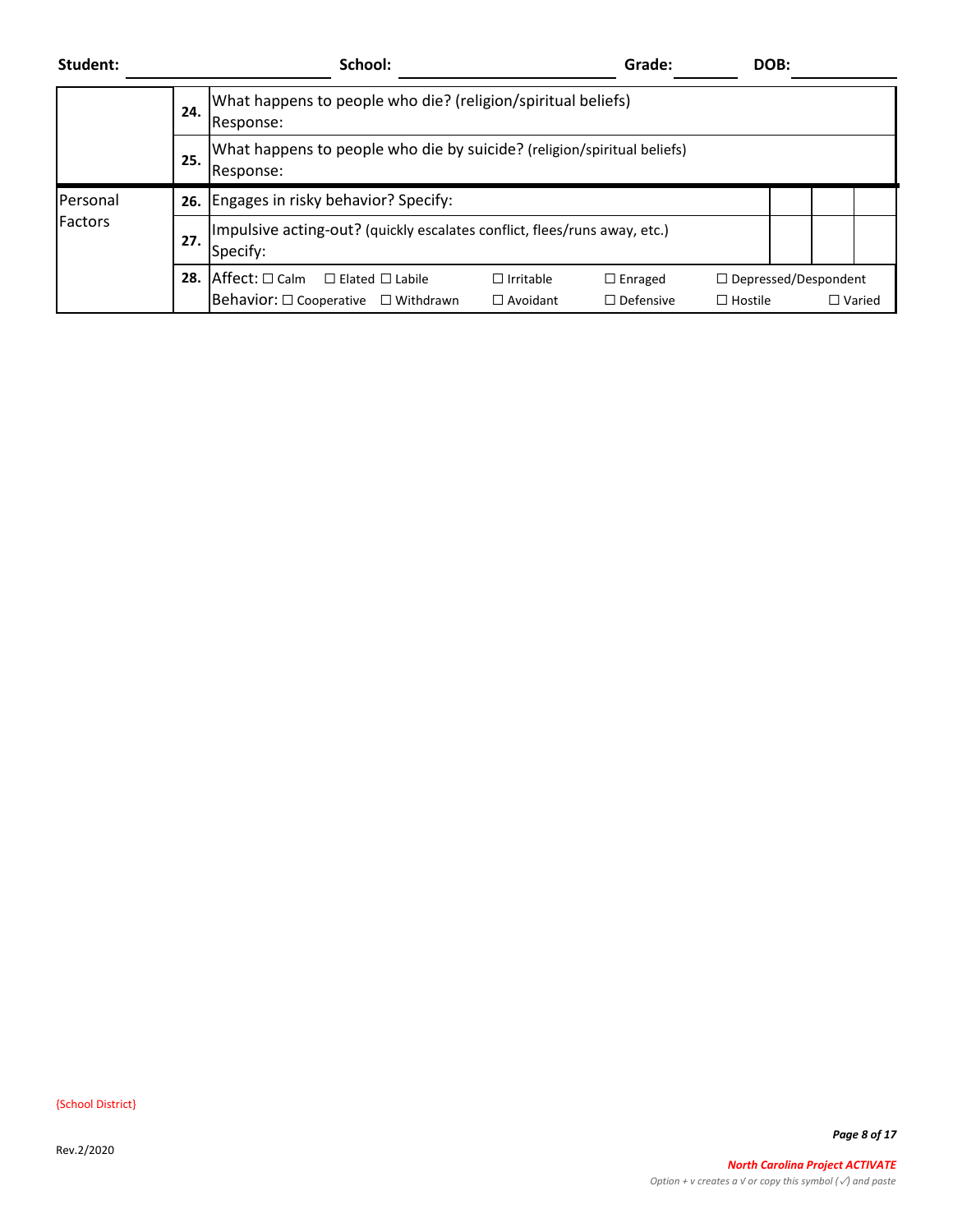|                                                                                                                                                                                                                                                                                                                                                                                                                                                  | <b>Assessment Results</b> |              |
|--------------------------------------------------------------------------------------------------------------------------------------------------------------------------------------------------------------------------------------------------------------------------------------------------------------------------------------------------------------------------------------------------------------------------------------------------|---------------------------|--------------|
| <b>LOW RISK</b><br>The individual does not pose imminent danger to self; insufficient evidence for suicide potential. Low risk indicators may include:<br>thoughts of suicide only in the past; history of depression; no previous attempts; no plan; no access to weapons or means; no<br>recent losses; support system in place; no alcohol/substance abuse; positive coping skills. A Coping Plan should be completed with<br>the individual. |                           |              |
| <b>Required Actions:</b>                                                                                                                                                                                                                                                                                                                                                                                                                         |                           |              |
| Parent called and briefed on the process and given the Suicide Risk Assessment - Parent/Guardian Notice                                                                                                                                                                                                                                                                                                                                          |                           |              |
| Parent:                                                                                                                                                                                                                                                                                                                                                                                                                                          | Date:                     | Time:        |
| <b>Complete Coping plan</b>                                                                                                                                                                                                                                                                                                                                                                                                                      |                           |              |
| Complete {School District Crisis Documentation}                                                                                                                                                                                                                                                                                                                                                                                                  |                           |              |
| <b>As Needed Actions : (Check all that apply)</b>                                                                                                                                                                                                                                                                                                                                                                                                |                           |              |
| Reassure and supervise student.                                                                                                                                                                                                                                                                                                                                                                                                                  |                           |              |
| Assist with connecting with school and community resources.                                                                                                                                                                                                                                                                                                                                                                                      |                           |              |
| Child released to parent custody for parent follow-up or routine after-school transportation.                                                                                                                                                                                                                                                                                                                                                    |                           |              |
| Distribute "Handle with Care" Notice to all staff involved.                                                                                                                                                                                                                                                                                                                                                                                      |                           |              |
| Other factors:                                                                                                                                                                                                                                                                                                                                                                                                                                   |                           |              |
| but is deemed to be at elevated risk of harming him/herself due to current stressors, personal and/or environmental variables,<br>and/or lack of protective factors. A Coping Plan should be completed with the individual and guardian and individual should be<br>referred to an outpatient provider.<br><b>Required Actions:</b><br>Parent called and briefed on the process and given the Suicide Risk Assessment - Parent/Guardian Notice   |                           |              |
| Parent:                                                                                                                                                                                                                                                                                                                                                                                                                                          | Date:                     | Time:        |
| <b>Complete Coping plan</b>                                                                                                                                                                                                                                                                                                                                                                                                                      |                           |              |
| Reassure and supervise student.                                                                                                                                                                                                                                                                                                                                                                                                                  |                           |              |
| Distribute "Handle with Care" Notice to all staff involved.                                                                                                                                                                                                                                                                                                                                                                                      |                           |              |
| Release student only to:<br>Name:                                                                                                                                                                                                                                                                                                                                                                                                                |                           | Time:        |
| Parent/guardian committed to scheduling a mental health assessment.                                                                                                                                                                                                                                                                                                                                                                              |                           |              |
| Law enforcement/SRO with parental permission (document all actions)                                                                                                                                                                                                                                                                                                                                                                              |                           |              |
| <b>DSS</b>                                                                                                                                                                                                                                                                                                                                                                                                                                       |                           |              |
| Ambulance transport requested by parents                                                                                                                                                                                                                                                                                                                                                                                                         |                           |              |
| Complete {School District Crisis Documentation}                                                                                                                                                                                                                                                                                                                                                                                                  |                           |              |
| As Needed Actions : (Check all that apply)                                                                                                                                                                                                                                                                                                                                                                                                       |                           |              |
| Supervise student at all times (including restroom).                                                                                                                                                                                                                                                                                                                                                                                             |                           |              |
| The school requests a note from the physician or mental health professional's assessment.                                                                                                                                                                                                                                                                                                                                                        |                           |              |
|                                                                                                                                                                                                                                                                                                                                                                                                                                                  |                           |              |
| {School District}                                                                                                                                                                                                                                                                                                                                                                                                                                |                           | Page 9 of 17 |

**Student: School: Grade: DOB:**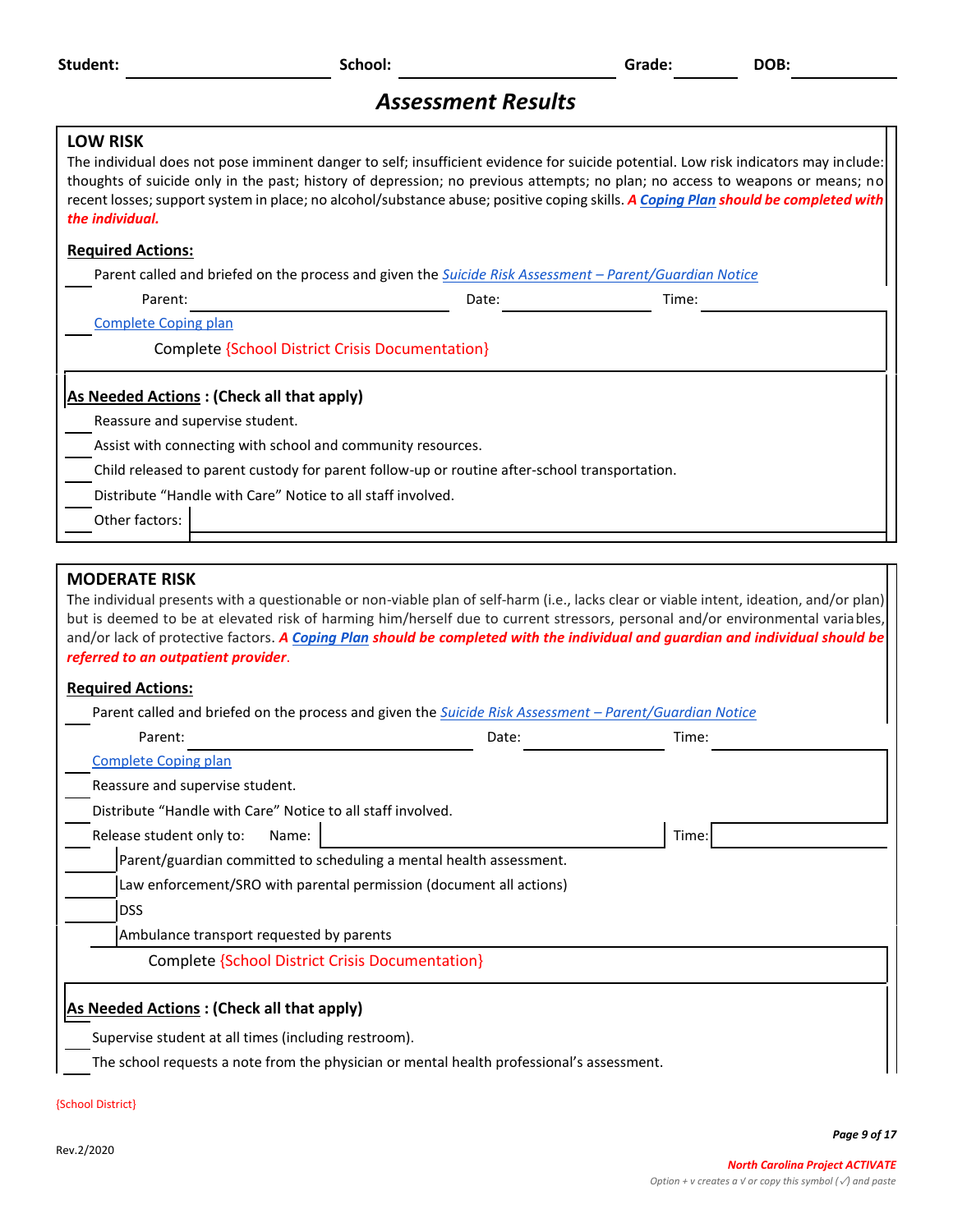| Student:                     | School:                                                 | Grade: | DOB: |  |
|------------------------------|---------------------------------------------------------|--------|------|--|
| <b>Complete Support Plan</b> | Sign Release of Information for mental health services. |        |      |  |
| Other factors:               |                                                         |        |      |  |
|                              |                                                         |        |      |  |

## **HIGH RISK**

| The individual poses imminent danger to self with a viable plan to do harm. High risk indicators may include: current thoughts of<br>suicide; current sense of hopelessness; previous attempts; access to weapons or means; weak support system; alcohol/substance<br>abuse; mental health history; precipitating events, such as loss of loved one, traumatic event, or feelings of victimization. The<br>individual must be sent for an immediate mental health assessment by a medical professional or hospital. |       |       |
|---------------------------------------------------------------------------------------------------------------------------------------------------------------------------------------------------------------------------------------------------------------------------------------------------------------------------------------------------------------------------------------------------------------------------------------------------------------------------------------------------------------------|-------|-------|
| <b>Required Actions:</b>                                                                                                                                                                                                                                                                                                                                                                                                                                                                                            |       |       |
| Parent called and briefed on the process and given the Suicide Risk Assessment – Parent/Guardian Notice                                                                                                                                                                                                                                                                                                                                                                                                             |       |       |
| Parent:                                                                                                                                                                                                                                                                                                                                                                                                                                                                                                             | Date: | Time: |
| Secure/remove weapon(s) or item(s) mentioned in the student's plan.                                                                                                                                                                                                                                                                                                                                                                                                                                                 |       |       |
| Supervise student at all times (including restroom).                                                                                                                                                                                                                                                                                                                                                                                                                                                                |       |       |
| Release student only to:<br>Name:                                                                                                                                                                                                                                                                                                                                                                                                                                                                                   |       | Time: |
| Parent/guardian committed to seeking immediate mental health assessment.                                                                                                                                                                                                                                                                                                                                                                                                                                            |       |       |
| Law enforcement/SRO with parental permission (document all actions)                                                                                                                                                                                                                                                                                                                                                                                                                                                 |       |       |
| <b>DSS</b>                                                                                                                                                                                                                                                                                                                                                                                                                                                                                                          |       |       |
| Ambulance transport requested by: parents, school, unable to contact parent.                                                                                                                                                                                                                                                                                                                                                                                                                                        |       |       |
| The school requests the results from a physician or mental health professional's assessment and any recommendations<br>related to the child's return to school.                                                                                                                                                                                                                                                                                                                                                     |       |       |
| Complete {School District Crisis Documentation}                                                                                                                                                                                                                                                                                                                                                                                                                                                                     |       |       |
| Distribute "Handle with Care" Notice to all staff involved.                                                                                                                                                                                                                                                                                                                                                                                                                                                         |       |       |
| <b>Complete Support Plan</b>                                                                                                                                                                                                                                                                                                                                                                                                                                                                                        |       |       |
| Other Factors:                                                                                                                                                                                                                                                                                                                                                                                                                                                                                                      |       |       |
| <b>As Needed Actions: (Check all that apply)</b>                                                                                                                                                                                                                                                                                                                                                                                                                                                                    |       |       |
| Sign Release of Information for mental health services.                                                                                                                                                                                                                                                                                                                                                                                                                                                             |       |       |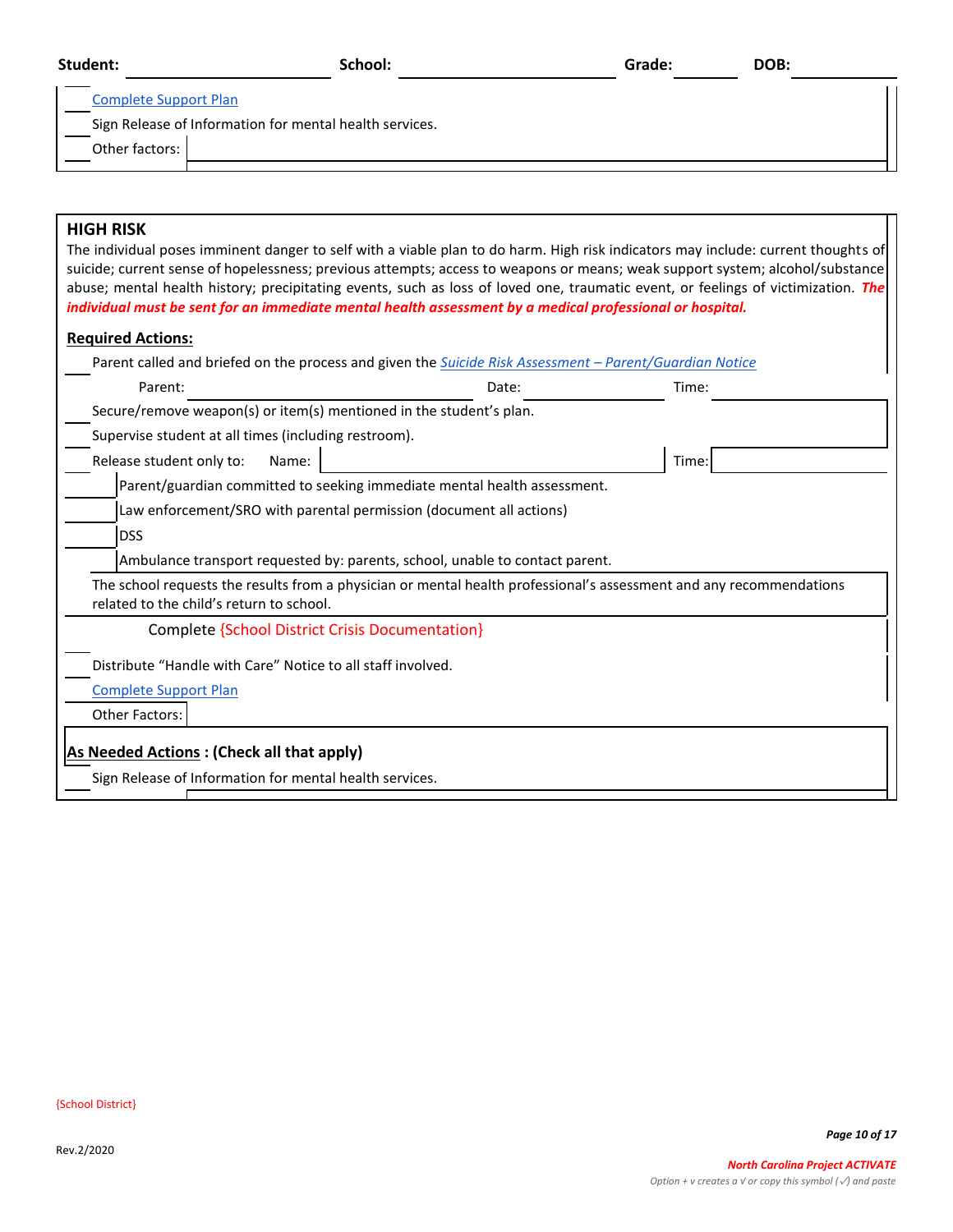# **Insert LEA Release of Information Here**

Rev.2/2020

{School District}

*Page 11 of 17*

*North Carolina Project ACTIVATE Option + v creates a √ or copy this symbol (*✓*) and paste*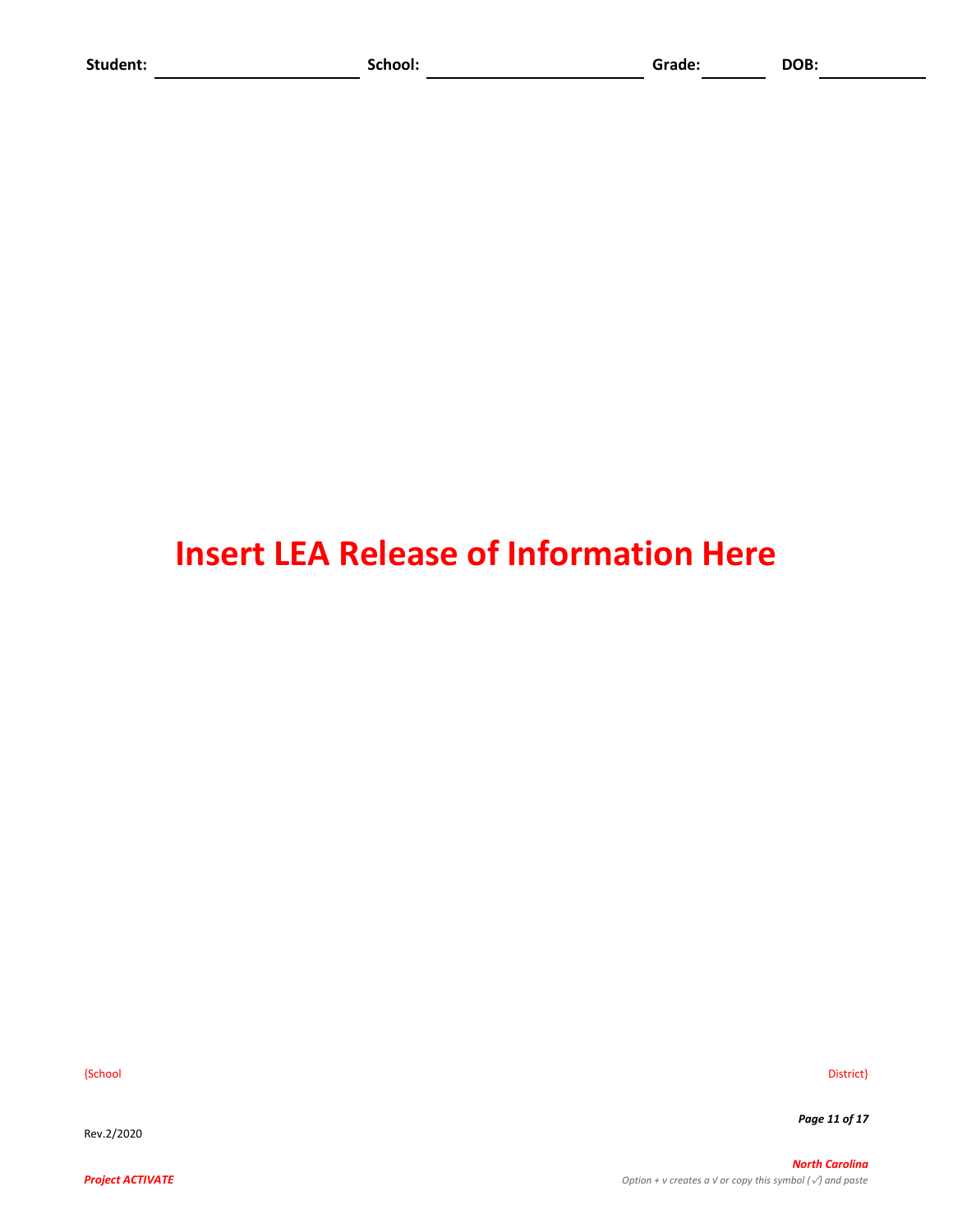| School: | Grade: | DOB: |
|---------|--------|------|
|         |        |      |

*Coping Plan*

<span id="page-11-0"></span>

|                                                 | 00png rum                                                                                     |                            |
|-------------------------------------------------|-----------------------------------------------------------------------------------------------|----------------------------|
| <b>Step 1: Warning signs/Triggers</b>           |                                                                                               |                            |
|                                                 |                                                                                               |                            |
|                                                 |                                                                                               |                            |
|                                                 |                                                                                               |                            |
|                                                 |                                                                                               |                            |
|                                                 | Step 2: "By myself" Coping Tools: Things I can do to take my mind off my problems             |                            |
|                                                 |                                                                                               |                            |
|                                                 |                                                                                               |                            |
|                                                 |                                                                                               |                            |
|                                                 |                                                                                               |                            |
|                                                 | Step 3: People and places that I can go to who/which will distract me, to make me feel better |                            |
| <b>At School:</b>                               |                                                                                               |                            |
| Who:                                            |                                                                                               |                            |
| Where:                                          |                                                                                               |                            |
|                                                 |                                                                                               |                            |
| <b>At Home:</b>                                 |                                                                                               |                            |
| Who:                                            |                                                                                               |                            |
| Where:                                          |                                                                                               |                            |
| *Individual student names should NOT be listed* | Step 4: People who care about me and who I can ask for help                                   |                            |
| <b>Name</b>                                     | Relationship                                                                                  | <b>Contact Information</b> |
|                                                 |                                                                                               |                            |
|                                                 |                                                                                               |                            |
|                                                 |                                                                                               |                            |
|                                                 |                                                                                               |                            |
| <b>Step 5: Reasons to Live</b>                  |                                                                                               |                            |
|                                                 |                                                                                               |                            |
|                                                 |                                                                                               |                            |
|                                                 |                                                                                               |                            |
|                                                 | Step 6: Safety resources if you need help right away-                                         |                            |
| 1. Call 911                                     |                                                                                               |                            |
|                                                 | 2. Call Partners Crisis Line 1-888-235-4673 {Local Crisis Line/LME contact}                   |                            |
|                                                 | 3. National Suicide Prevention Lifeline at 1-800-273-8255 (1-800-273-TALK)                    |                            |
|                                                 | 4. National Suicide Prevention Lifeline TEXT "help" to 741741                                 |                            |
| {School                                         |                                                                                               | District}                  |

*Page 12 of 17*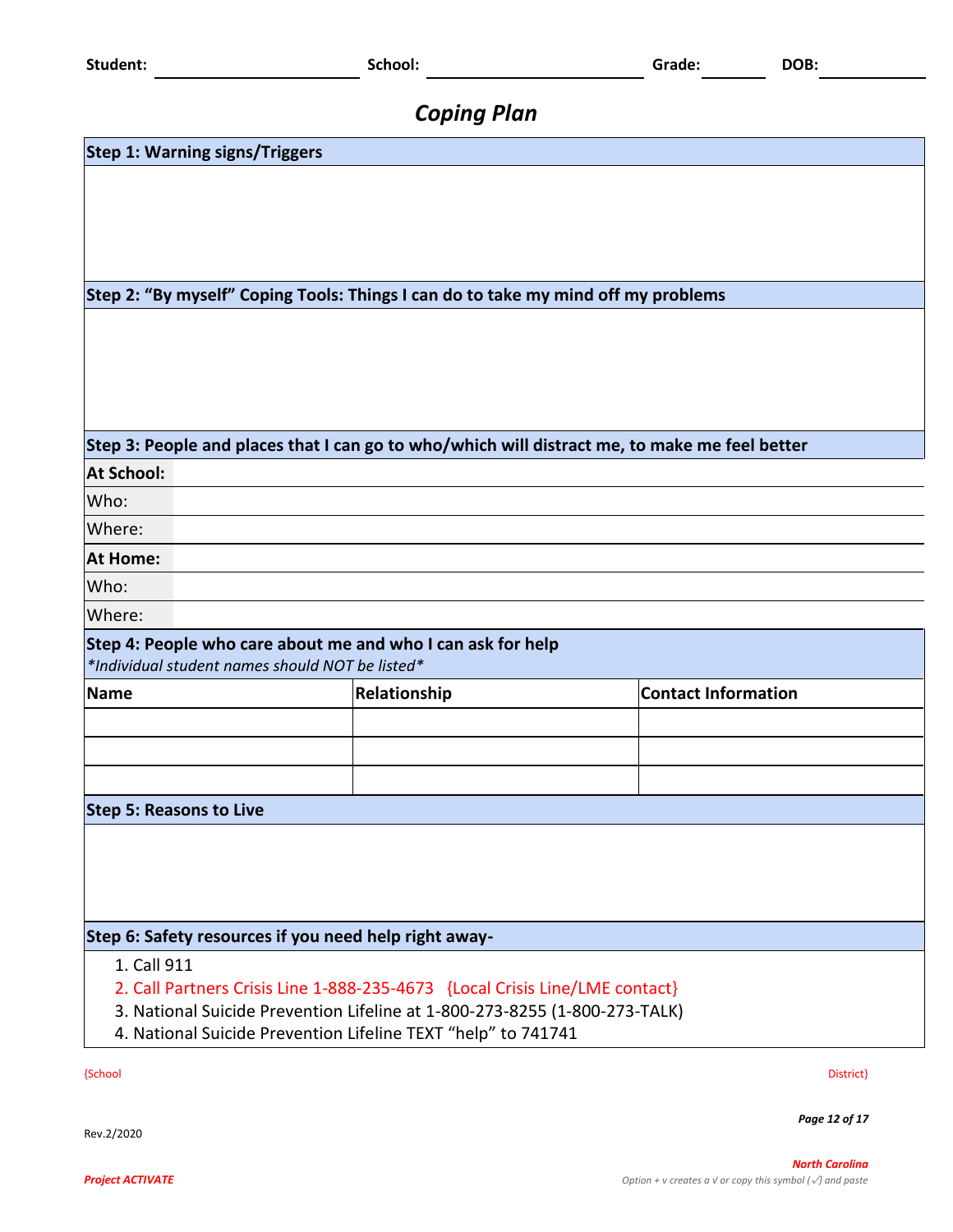<span id="page-12-0"></span>

| Student:                  | School:                                                                                                                                                                                                 | Grade: | DOB: |
|---------------------------|---------------------------------------------------------------------------------------------------------------------------------------------------------------------------------------------------------|--------|------|
| <b>Student Signature:</b> |                                                                                                                                                                                                         | Date:  |      |
| <b>Staff Signature:</b>   |                                                                                                                                                                                                         | Date:  |      |
|                           | Suicide Risk Assessment – Parent/Guardian Notice                                                                                                                                                        |        |      |
|                           | I have been informed that my child has been expressing suicidal thoughts. School staff members are concerned<br>and want to support my child. I understand that I have a part in keeping my child safe. |        |      |
| I have been advised to:   |                                                                                                                                                                                                         |        |      |
|                           | Provide increased supervision for my child and safety-proof my home.                                                                                                                                    |        |      |
|                           | Not allow my child to be left alone at this time or allow them access to weapons, drugs, medications, or other<br>dangerous items.                                                                      |        |      |
|                           | I have been advised to take my child to receive a clinical assessment as soon as possible.                                                                                                              |        |      |
|                           | I have been advised to immediately take my child to the hospital to be evaluated.                                                                                                                       |        |      |
|                           | Help the school staff create a Coping Plan for my child to be used at school.                                                                                                                           |        |      |
|                           | Share with the school the names of other professionals helping my child.                                                                                                                                |        |      |
|                           | Sign a release of information form so that school staff and other professionals may share information to benefit                                                                                        |        |      |
| my child.                 |                                                                                                                                                                                                         |        |      |
| Agreement:                | Note: interventions required to help ensure safety in the school environment may be implemented regardless of agreement                                                                                 |        |      |
|                           | I agree to follow the recommendations of $\{School District\}$ understanding that fulfilling those recommendations<br>comes at my expense, unless otherwise identified through the Support Plan.        |        |      |
|                           | I accept the recommendations of {School District} with the following exceptions:                                                                                                                        |        |      |
|                           |                                                                                                                                                                                                         |        |      |
|                           | I do not agree to follow the recommendations of {School District}.                                                                                                                                      |        |      |
|                           | In case of emergency, I should:                                                                                                                                                                         |        |      |
| 2.                        | 1. Call 911.                                                                                                                                                                                            |        |      |
| 3.                        | Call Partners Crisis Line 1-888-235-4673 {Local Crisis Line/LME contact}<br>National Suicide Prevention Lifeline at 1-800-273-8255 (1-800-273-TALK)                                                     |        |      |
| 4.                        | National Suicide Prevention Lifeline TEXT "help" to 741741                                                                                                                                              |        |      |
| 5.                        | National Suicide Prevention Lifeline chat at suicidepreventionlifeline.org                                                                                                                              |        |      |
| 6.                        | Take my child to a hospital emergency room.                                                                                                                                                             |        |      |

Parent Signature **Contract Contract Contract Contract Contract Contract Contract Contract Contract Contract Contract Contract Contract Contract Contract Contract Contract Contract Contract Contract Contract Contract Contra** 

{School District}

*Page 13 of 17*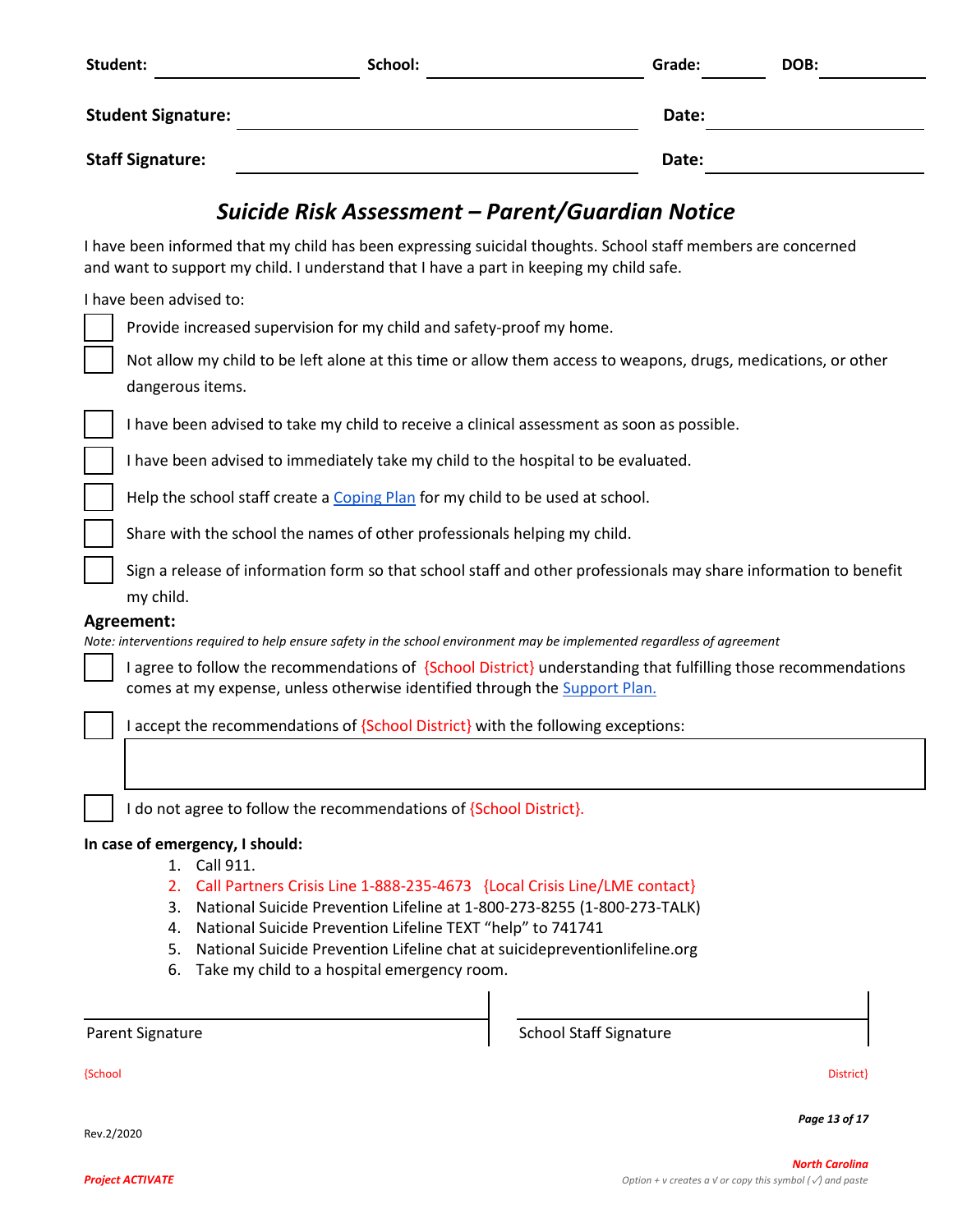| Student: | School: |      | Grade: | DOB: |  |
|----------|---------|------|--------|------|--|
| Date     |         | Date |        |      |  |
|          |         |      |        |      |  |

## **{School District Crisis Contact & Supervisor Information}**

Rev.2/2020

*Page 14 of 17*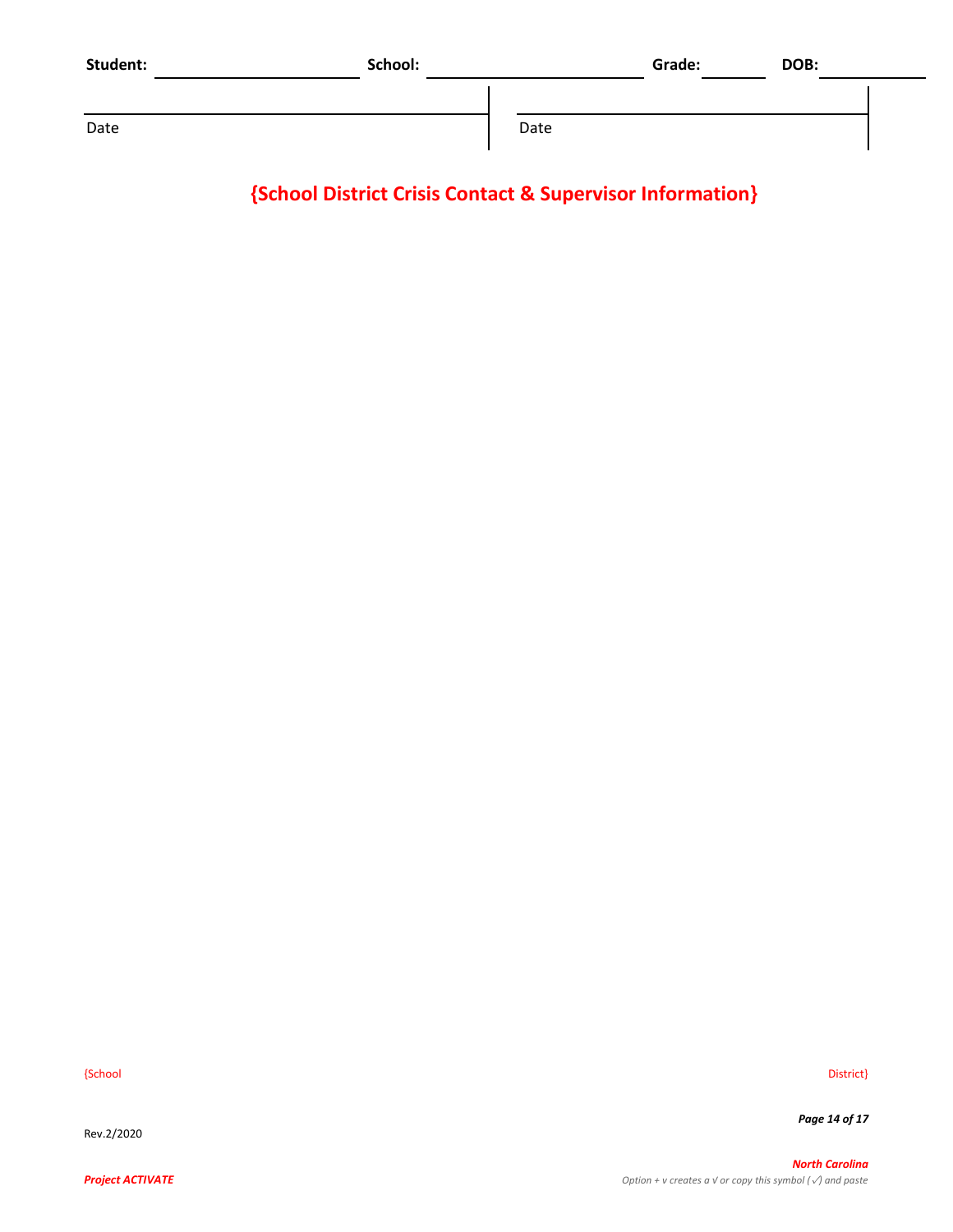<span id="page-14-0"></span>

| Student:                                                                                              | School:                                                                                                                                  |           | Grade:        | DOB:                       |  |  |
|-------------------------------------------------------------------------------------------------------|------------------------------------------------------------------------------------------------------------------------------------------|-----------|---------------|----------------------------|--|--|
| <b>Support Plan</b>                                                                                   |                                                                                                                                          |           |               |                            |  |  |
| <b>School Support Options</b>                                                                         | If the student has a BIP, 504, IEP, or other regularly reviewed plan, incorporate the Support Plan as part of the existing plan.         |           | Date:         |                            |  |  |
| Check-ins:<br><b>Daily</b>                                                                            | Weekly With:                                                                                                                             |           |               | Student will seek out the  |  |  |
| Designated safe place at school:                                                                      |                                                                                                                                          |           |               | following school staff:    |  |  |
| Increase supervision in the following settings:                                                       |                                                                                                                                          |           | 1.            |                            |  |  |
|                                                                                                       | Decrease or eliminate pass time or unsupervised time                                                                                     |           | 2.            |                            |  |  |
| Check for safety of personal belongings/spaces<br>Person responsible:<br>Late arrival/Early Dismissal | Distribute "Handle with Care" notice to all staff involved                                                                               | Time:     | 3.            |                            |  |  |
| Other schedule changes:                                                                               |                                                                                                                                          |           |               |                            |  |  |
| <b>Other Accommodations:</b>                                                                          |                                                                                                                                          |           |               |                            |  |  |
| <b>Family/Home Options</b>                                                                            |                                                                                                                                          |           |               |                            |  |  |
| Removal of dangerous objects from the home:                                                           |                                                                                                                                          |           |               |                            |  |  |
| Increase supervision:                                                                                 |                                                                                                                                          |           |               |                            |  |  |
| Pursue mental health services:                                                                        |                                                                                                                                          |           |               |                            |  |  |
| <b>Permission</b><br>Permission to Release Information to:                                            | Agency/Individual                                                                                                                        |           |               | <b>Contact Information</b> |  |  |
|                                                                                                       | Student returned to school with written note by authorized provider.                                                                     |           |               |                            |  |  |
|                                                                                                       | {School District} Crisis Support (Review of plan must be completed within 6 to 8 weeks)<br>will review the status of this plan on (date) |           |               | to determine:              |  |  |
| discontinue plan<br><b>Comments</b>                                                                   | revise plan (use new form)                                                                                                               |           | continue plan |                            |  |  |
|                                                                                                       |                                                                                                                                          |           |               |                            |  |  |
| <b>Student Signature:</b>                                                                             | <u> 1989 - Andrea Station Barbara, amerikan personal (h. 1989).</u>                                                                      |           |               | Date:                      |  |  |
| Parent Signature:                                                                                     |                                                                                                                                          |           |               | Date:                      |  |  |
| Form Completed by:                                                                                    |                                                                                                                                          | Position: |               | Date:                      |  |  |
| {School                                                                                               |                                                                                                                                          |           |               | District}                  |  |  |
| Rev.2/2020                                                                                            |                                                                                                                                          |           |               | Page 15 of 17              |  |  |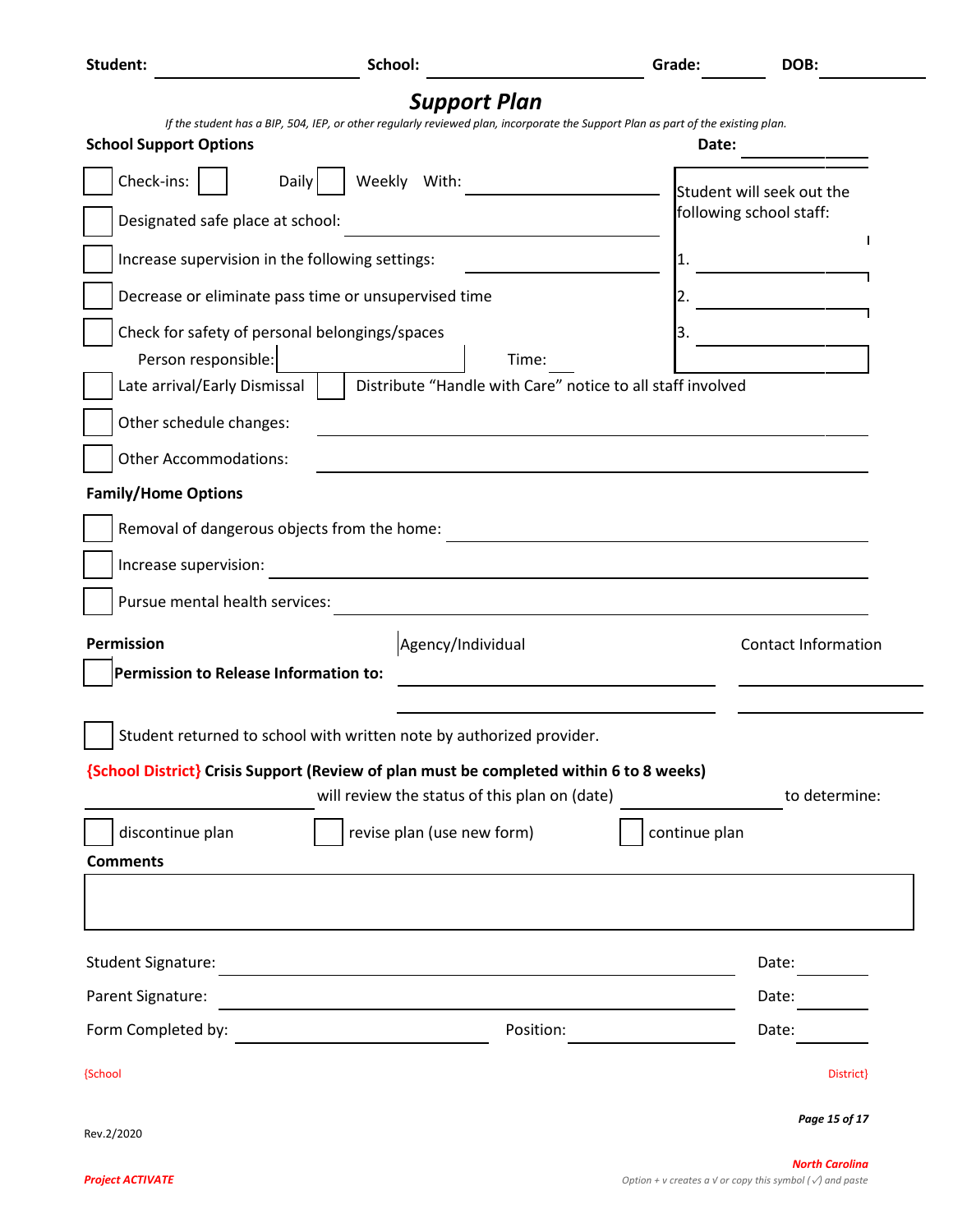| Student:                                   | School:                                 | Grade:                           | DOB: |
|--------------------------------------------|-----------------------------------------|----------------------------------|------|
| <b>Other Participant Signature:</b>        | Position:                               | Date:                            |      |
| Copies to:     Parent/Guardian     Student | Administrator                           | School Counselor   {Crisis Team} |      |
|                                            | <b>Tips for Keeping Your Child Safe</b> |                                  |      |

Risk factors for exhibiting suicidal behavior:

- Loss of significant other
- Problems at school
- Family and personal stress
- Substance abuse
- Depression and other mental health issues
- Previous suicide of peer or family member
- Access to weapons / means of harming self
- Questions regarding sexual orientation

Students who are having suicidal thoughts may exhibit a variety of symptoms including, but not limited to:

- Significant changes in behavior such as changes in appearance, in grades, in eating or sleeping habits, or withdrawing from friends.
- Making suicidal threats either direct "I want to die" or indirect "things would be better if I weren't here."
- Appears sad or hopeless
- Reckless behavior
- Self-inflicted injuries
- Giving away prized possessions
- •Saying goodbye to friends and family
- Making out a will

I**t is important to remember the signs and risk factors listed are generalities.** Not all students who contemplate or die by suicide will exhibit these kinds of symptoms AND not all students who exhibit these behaviors are suicidal.

#### **WHAT CAN I DO TO KEEP MY CHILD SAFE?**

- ASK. Talking about suicide does not make a student suicidal. Asking if someone is having suicidal thoughts gives him/her permission to talk about it. Asking sends the message that you are concerned and want to help.
- **TAKE SIGNS SERIOUSLY.** Studies have found that more than 75% of people who die by suicide showed some of the warning signs in the weeks or months prior to their death.
- **GET HELP.** If you have concerns that your child is suicidal, seek immediate help from a mental health practitioner. Suicidal students need to be evaluated by an expert in assessing risk and developing treatment plans. Parents can contact school psychologists, or school counselors for a listing of resources. Parents may also want to consult with their insurance company to obtain a list of mental health providers covered by their policy. When you call to make an appointment, tell the person on the phone that your child is suicidal and needs to be seen as soon as possible.
- **LIMIT ACCESS TO WEAPONS, PRESCRIPTION DRUGS, MEDICATION, AND OTHER MEANS.**
- **DO NOT LEAVE HIM OR HER ALONE.** It is important that parents surround themselves with a team of supportive friends or family members who can stop in and help as needed.
- **REASSURE YOUR CHILD THAT LIFE CAN GET BETTER.** Many suicidal people have lost all hope that life can improve. They may have difficulty problem solving even simple issues. Remind your child that no matter how bad things are, the problem can be worked out. Offer your help.
- **LISTEN.** Avoid making statements such as "I know what it's like" or "I understand". Instead make statements such as "Help me understand what life is like for you right now."

#### **KNOW AND BE READY TO USE EMERGENCY RESOURCES (such as):**

| <b>Partners Crisis Line</b> | 1-888-235-4673 | {Local Crisis Line/LME contact} |
|-----------------------------|----------------|---------------------------------|
|                             |                |                                 |

Rev.2/2020

{School District}

*Page 16 of 17*